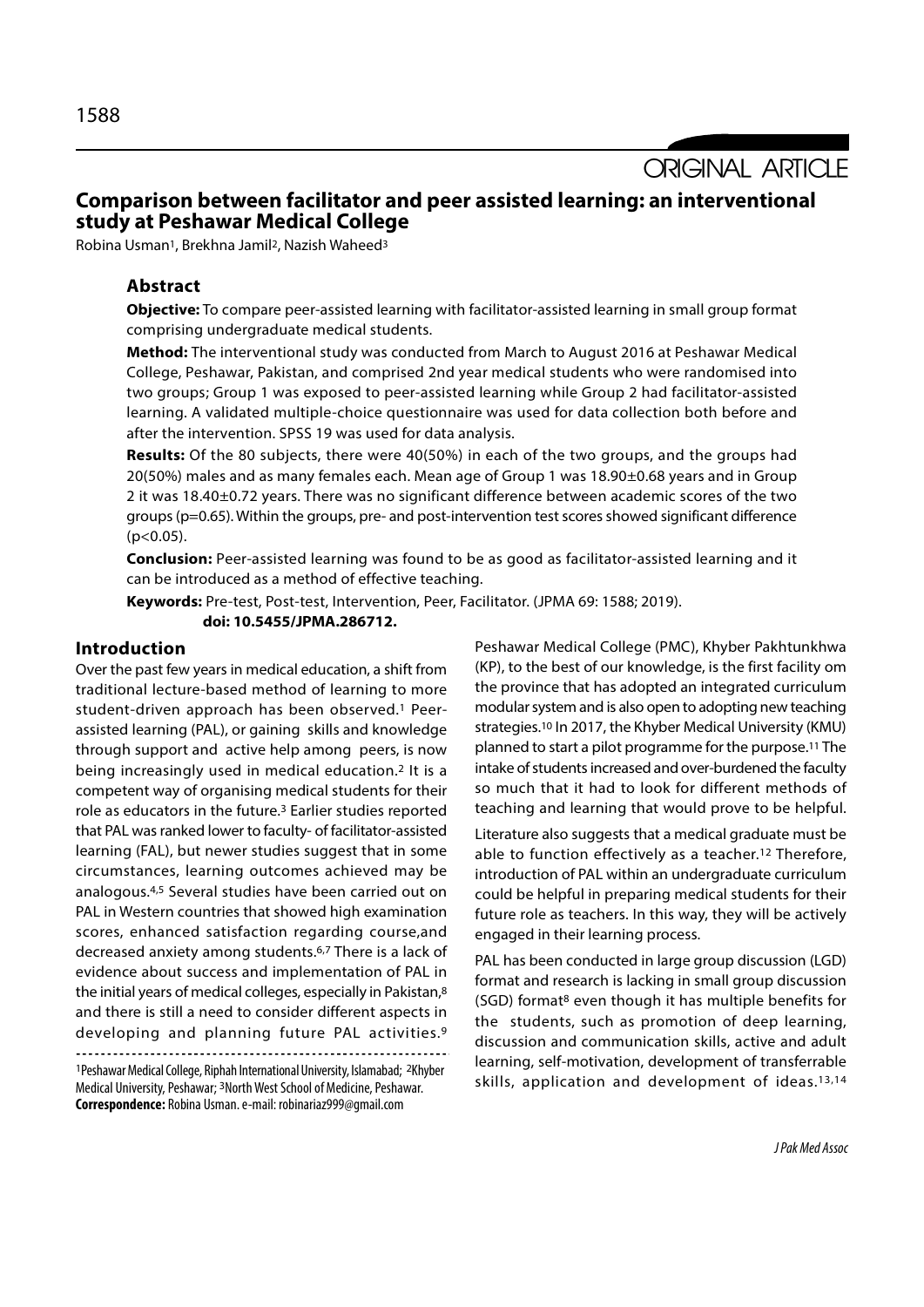The current study was planned to assess if PAL is as good an andragogical approach as FAL in SGD format for medical undergraduate students.

# Subjects and Methods

The interventional study was conducted from March to August 2016 at PMC, Peshawar, which is affiliated with Riphah International University, Islamabad, Pakistan, and comprised 2nd year medical students who were randomised into PAL and FAL groups. After obtaining informed consent from the students, they were allocated to the two groups on the basis of stratified random sampling. Four strata (groups) were made as per gender distribution and previous academic scores: Group I had males securing 50-75%; Group II had males securing >75%;

Group III had females securing 50-75%; and Group IV had females securing >75% marks.

Besides, 10 willing students of the same level with academic scores >75% were selected as peer tutors and were not part of any group. They attended the training workshop for peer facilitators<sup>15</sup> that was conducted by expert facilitators.

A validated questionnaire with multiple choice questions (MCQs) was used for data collection both before and after the intervention.

Content and face validity of MCQs was established by 10 subject experts and 2 medical educationalists. The content validity index16 of 30 MCQs was 0.82. The construct validity of the MCQs was established through "key check" by experts and "item analysis".17 The key check determined the correctness of the MCQs.18

A total of 24 MCQs were selected based on item difficulty level. The pre-test questionnaire included12 MCQs, and was taken by all the students in both the groups. The students were subsequently exposed to PAL and FAL as per their allocation.

SGDs for both groups were conducted on the same day from 8am to 1pm with the same content. The PAL intervention group was facilitated by peer tutors while expert facilitators conducted the FAL control group. Six topics of urogenital module were discussed and each SGD lasted 40 minutes. Post-intervention test comprised MCQs with the same number and difficulty level as the baseline test.

Finally, the groups crossed over for PAL and FAL to avoid

any subjective bias and to provide all the students an equal opportunity to get the desired knowledge of the subject.

Data was analysed using SPSS 19. Independent t-test was applied to assessments related to the two groups. Paired t-test was carried out to compare means of pre- and postintervention tests within the respective groups.

# Results

Of the 80 subjects, there were 40(50%) in each of the two groups, and the groups had 20(50%) males and as many females each. Mean age of PAL group was 18.90±0.68 years and in the FAL group it was 18.40±0.72 years. There was no significant difference between academic pre- and post-intervention scores of the two groups (p>0.05 each) (Table).

Within the group, there was significant improvement in post-intervention scores (p<0.05 each).

Table: Comparison of pre and post-test scores of control and intervention groups.

|                           | Control group    | Intervention group | <i>p</i> -value |
|---------------------------|------------------|--------------------|-----------------|
| Pre-test Mean $(\pm SD)$  | $6.15 \pm 2.69$  | $5.05 \pm 1.75$    | 0.69            |
| Post-test Mean $(\pm SD)$ | $18.95 \pm 2.64$ | $19.20 + 2.25$     | 0.65            |
| SD: Standard deviation    |                  |                    |                 |

# **Discussion**

The findings of the study did not reveal any significant difference in terms of post-intervention scores between PAL and FAL groups in SGD setting. Therefore, it was inferred that PAL and FAL were equally good teaching and learning strategies.

A study to assess PAL effectiveness revealed that theoretical ( $p=0.644$ ) and practical ( $p=0.133$ ) outcomes showed no difference between the two groups. However, the peer tutors themselves showed significantly better results overall (p<0.05).19

A study on undergraduates in rheumatology observed that students using PAL techniques offered a comparable level of training with that provided by an expert.20

A study on PAL versus FAL in LGD format had observations similar to those of the current study.8

A randomised controlled study was performed on effects of PAL during neurology clerkship. Results showed that there was no significant difference in learning of the individual groups after PAL and FAL.21